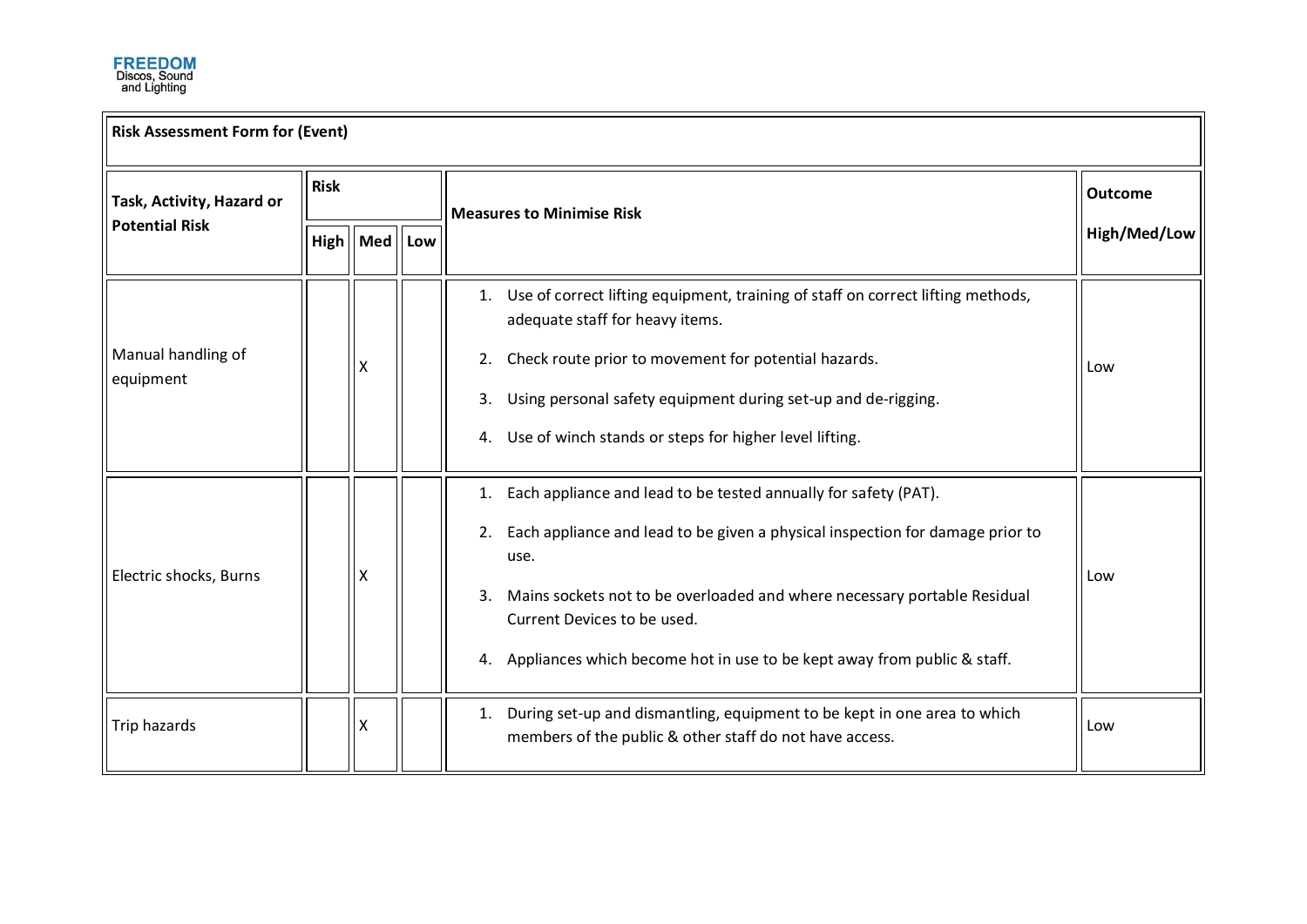|                 |                           |   | 2. Avoiding cable runs on pedestrian walkways and across doorways at floor level.<br>3. Use of cable mats or cloth tape to secure cable runs on floors.<br>4. Use of existing structure above head height for cable runs.<br>5. Use of high visibility hazard tape for projecting tripod stands, legs, bars or rods.   |     |
|-----------------|---------------------------|---|------------------------------------------------------------------------------------------------------------------------------------------------------------------------------------------------------------------------------------------------------------------------------------------------------------------------|-----|
| Falling objects |                           |   | 1. Use of recommended clamps for appliances.<br>2. Ensuring load on trussing overhead bars does not exceed manufacturers<br>specifications.<br>3. Use of safety cables, wires or chains as a secondary safety measure.<br>4. Using fixed support points within existing structure of venue for additional<br>security. | Low |
| <b>Stairs</b>   | X                         |   | 1. Use of existing lifts suitable for the load, where available.<br>2. Use sufficient, trained personnel for loads carried up/down stairs.                                                                                                                                                                             | Low |
| <b>Noise</b>    | $\boldsymbol{\mathsf{X}}$ |   | 1. Volume to be monitored throughout the event to ensure it does not reach<br>excessive levels.<br>2. Speakers to be located away from audience and, where possible, above head<br>height.                                                                                                                             | Low |
| Fire            |                           | Χ | 1. Ensuring no equipment blocks fire escape routes.                                                                                                                                                                                                                                                                    | Low |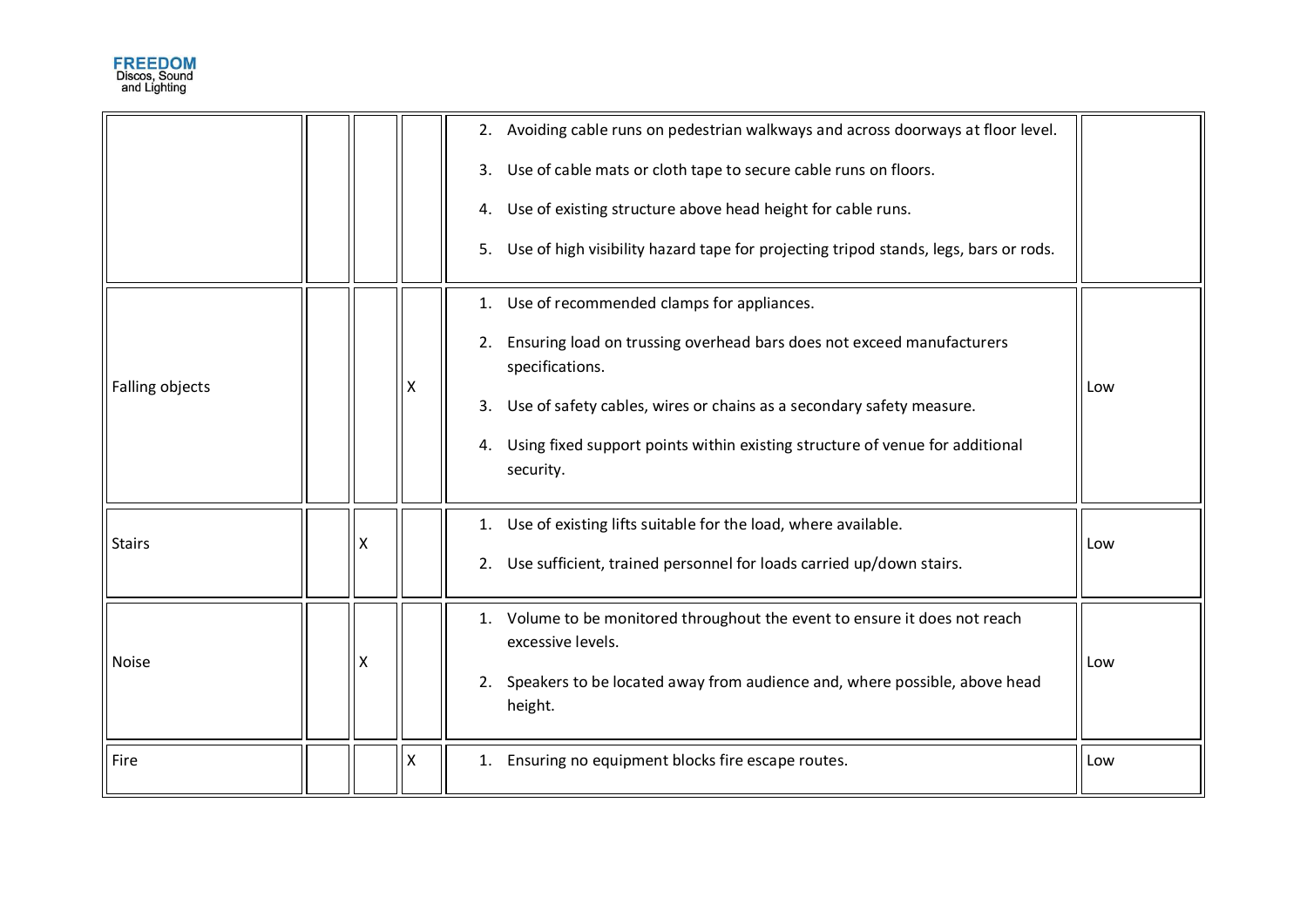|                           |   |   | 2. DJ staff to familiarise themselves with the venue fire & emergency procedures.<br>3. Assisting venue staff in the event of an evacuation with PA safety<br>announcements.                                                                                                                                                                                       |     |
|---------------------------|---|---|--------------------------------------------------------------------------------------------------------------------------------------------------------------------------------------------------------------------------------------------------------------------------------------------------------------------------------------------------------------------|-----|
| Strobe lighting           | X |   | Strobe lighting only to be used for periods recommended by the manufacturer &<br>1.<br>in accordance with current legislation.<br>Ensuring a suitable rest period between each use.<br>2.<br>Excluding strobe lighting when requested by organiser or venue.<br>3.                                                                                                 | Low |
| Laser lighting            | X |   | Laser lighting effects to only be used in accordance with manufacturers<br>1.<br>instructions and current legislation.<br>Checking security of defraction covers on cluster lasers prior to use.<br>2.<br>Ensuring that scanning lasers are directed away from the audience.<br>3.<br>Excluding laser lighting effects when requested by organiser or venue.<br>4. | Low |
| Ultra Violet (Blacklight) |   | x | Mercury UV Blacklights to be sited more than 600mm from eyes.<br>1.<br>Fluorescent UV Blacklights do not present a hazard, even at close range<br>2.                                                                                                                                                                                                               | Low |
| Smoke & Fog effects       |   | x | Only to be operated by personnel properly trained in usage.<br>1.<br>Only to be operated in accordance with manufacturers instructions.<br>2.                                                                                                                                                                                                                      | Low |